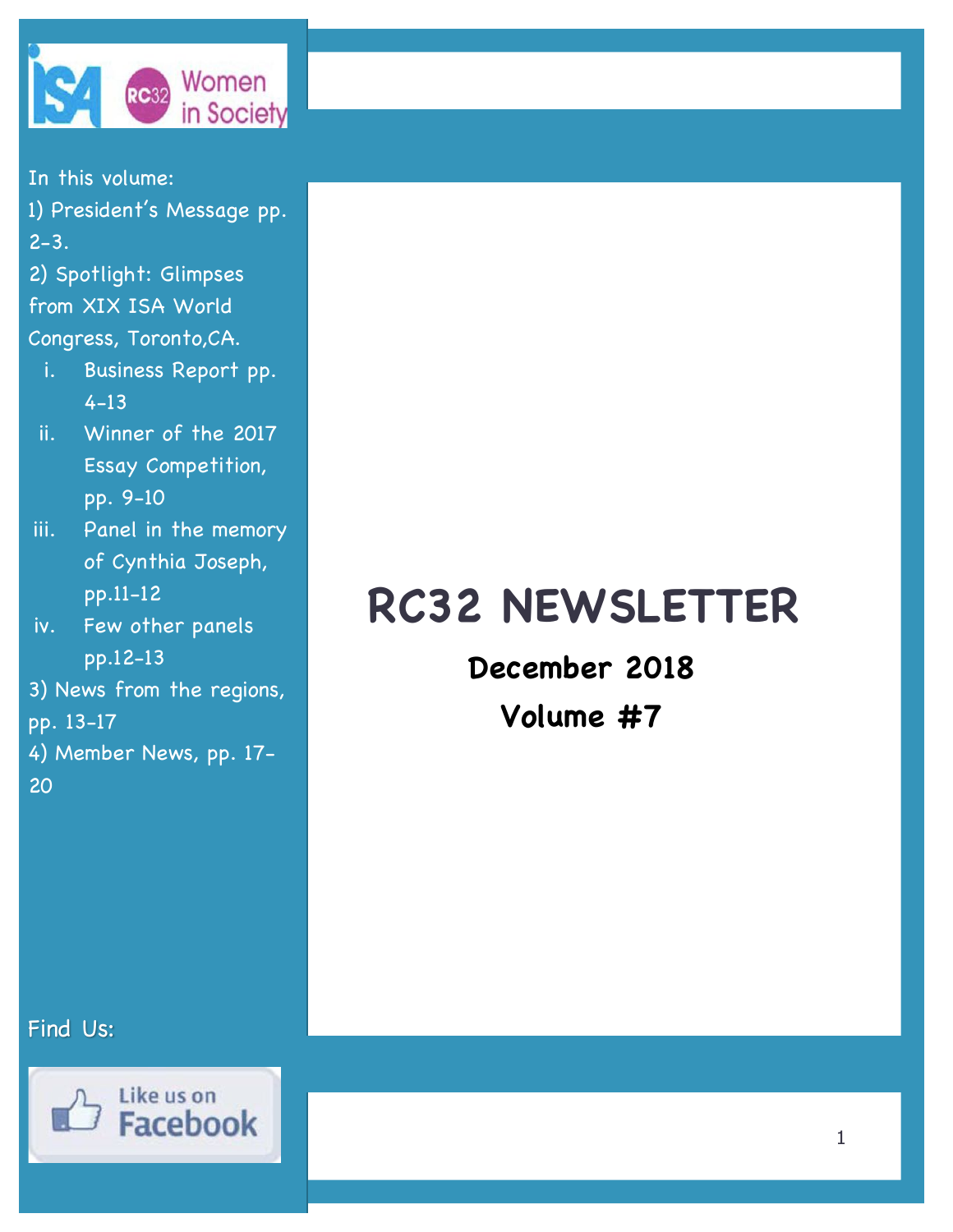## **PRESIDENT'S MESSAGE**



Warmest greetings to RC 32 members, I would like to open our 2018 winter newsletter with a few thoughts on the state of the world in the past year. We live in a time with many challenges that require feminist sociologists to continue to stand up against injustices across the globe. In 2018, nationalist and far-right parties have made significant electoral gains. Much of the current backlash centers on common themes, such as hostility to immigration, anti-Islamic rhetoric, and transnational anti-gender politics. With increasing consistency, anti-gender politics mark gender studies

an ideology that does not belong in academia and scholars who teach and research on this subject as ideologues.

Germany has witnessed the targeting of gender studies as a pseudoscience that threatens academic rigor. In France, activists have protested against "gender ideology" as a weapon whose goal is to destroy the nuclear family. Protesting queer feminist theorist Judith Butler's visit in late 2017, effigies were burned in Brazil. The Trump administration in the United States has drafted policies that would rescind civil rights protections for transgender students and define sex according to "immutable biological traits identifiable by or before birth." Many of these threats are turning into firm policy, and the shocking decision by the Hungarian government to withdraw accreditation from gender studies programs is the most current example. Acting on behalf of RC32, I wrote a letter of protest to Dr József Bódis, State Secretary for Education, asking him to reject the draft decree from the Ministry of Human Resources and the Ministry of Justice. In the following paragraph, I explain the importance of our discipline:

As President of RC32 and as a gender scholar in Canada, I can attest to the fact that the study of gender and sexuality in society is a long-established discipline that occupies a very important place in global scholarship. Banning these programs would set back Hungarian education in ways that will highly damage its global reputation and put its students at a disadvantage in local and global marketplaces. Teaching students about inequalities based on gender, sexuality, race, and class equips those who choose this line of research with the skills to enter into many different professions, and global scholarship needs to understand how these inequalities work in different societies, such as Hungary.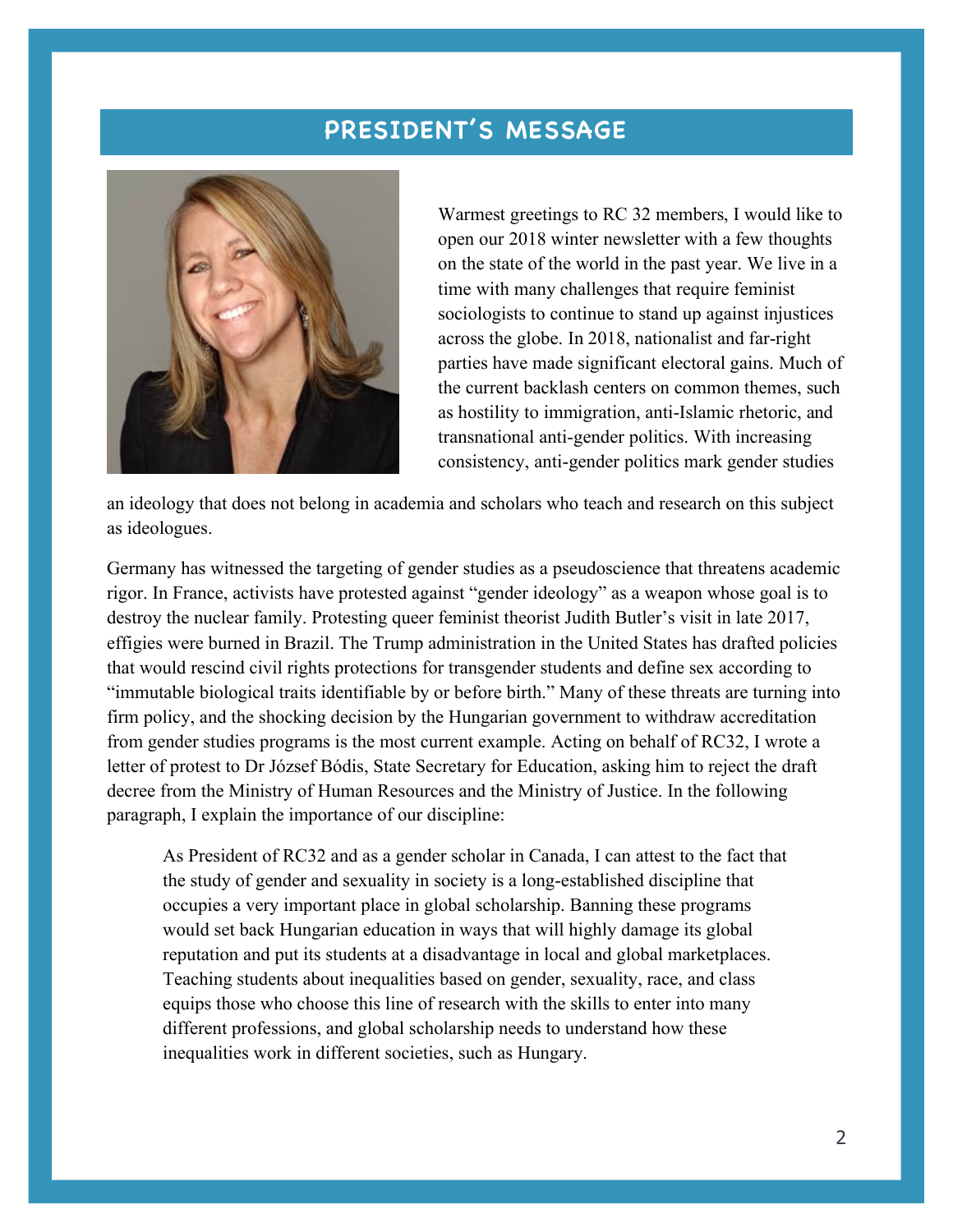The Hungarian government's decision to ban courses in gender studies in both private and public institutions marks the first time an EU country has unilaterally banned universities from issuing degrees in a certain subject, and it is not random that the subject is gender studies. Gender scholars across the globe must continue to fight against this troubling trend that targets our scholarship and makes it dangerous for those who do not conform to "immutable biological traits" to live public **lives** 

During the XIX ISA World Congress of Sociology in Toronto, RC32 (Gender, Women, and Society) brought together gender scholars from across the globe to present research on topics important to an agenda for social justice. I want to recognize the hard work of past co-presidents

Josephine Beoku-Betts and Akosua Adomako Ampofo in making our RC32 gathering so successful. Following the President's Message is their report on the many accomplishments they achieved in the past four years. In sum, RC32 remains vibrant with a membership of 340 and an account balance of \$17,108 as of July 2018. At the 2018 ISA Congress, RC32 offered an extensive program of 40 sessions (21 Independent Regular Sessions, 17 Joint Sessions, five Invited Sessions, two Roundtable Sessions comprised of 19 presentations, and one Author Meets Critic Session). RC32 sponsored a reception at the Red Tavern Inn with the support of Sage Publications. I would like to acknowledge Jo Reger, the editor of *Gender & Society,* for helping



*Jo Reger (editor, Gender & Society) and Melanie Heath (RC32 President at ISA Reception)*

to organize a special panel on "Publishing Gender Research with a Global Focus" and securing the support of Sage Publications for the RC32 reception. After the report of the past co-presidents, you will find summaries and photos from some of these amazing sessions, and then reports from our regional representatives.

My goal is to continue to build on all these accomplishments to support the diverse activities of RC32 members and to create a sense of community and activism to support social justice for all those living at the intersections of gender, sexuality, class, ethnicity, race, age and other forms of social division. I look forward to continuing to work with

the Executive Board and Regional Representatives, and with all RC32 members, towards the success of future activities and meetings.

Warm wishes for holiday season,

 $m_{ul}$ 

*Melanie Heath*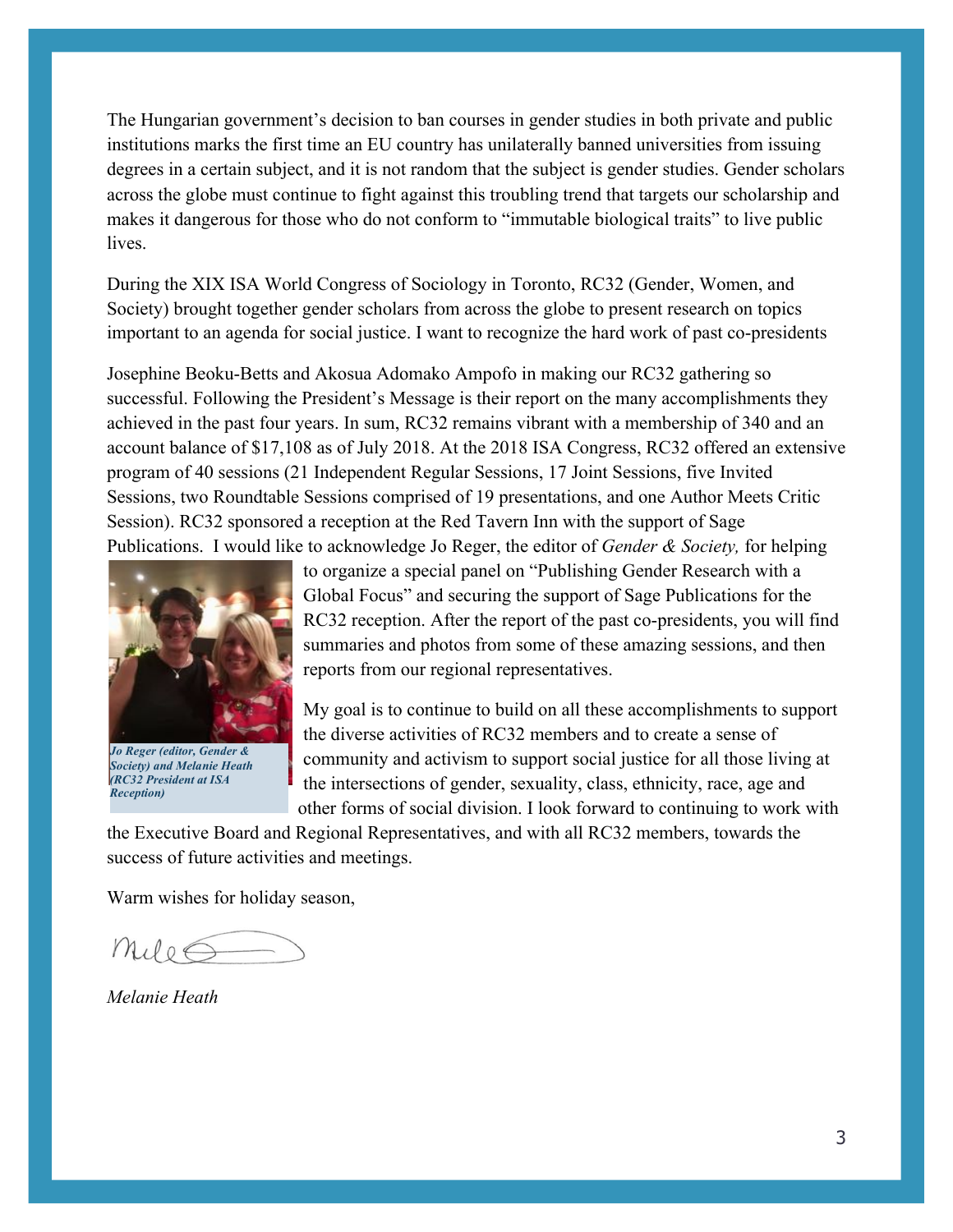# **GLIMPSES FROM XIX ISA WORLD CONGRESS OF SOCIOLOGY IN TORONTO, CA. JULY 15-21, 2018**



*From left to right: Solange Simoes (RC32 Co-President Elect), Melanie Heath (RC32 President), Maggie Abraham (past ISA President), Bandana Purkayastha (ISA Member of the Executive Committee), Evie Tastsoglou (past RC32 President), and Akosua Adomako Ampofo (past RC32 President)*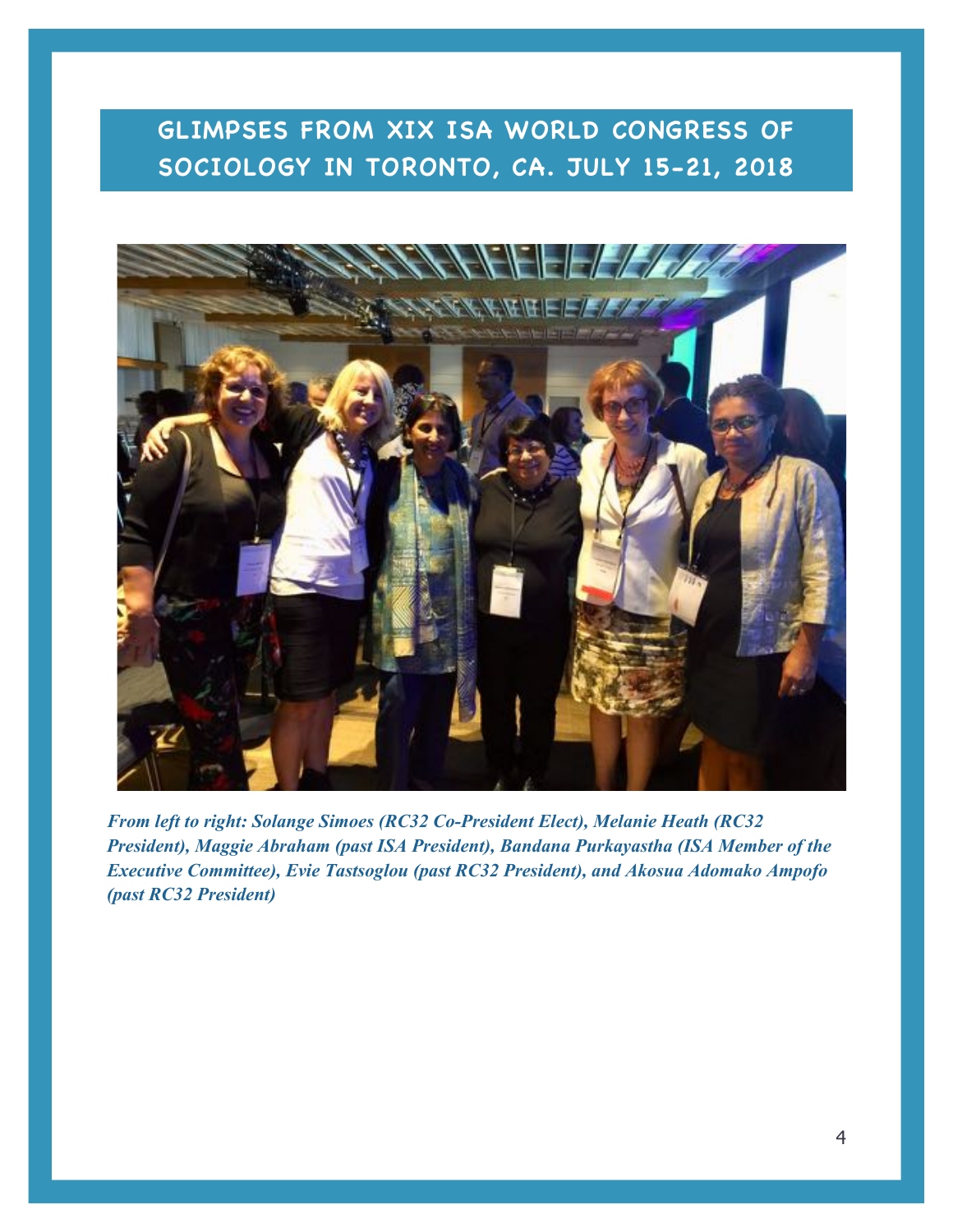## **RC 32 REPORT: BUSINESS MEETING**

## **From Past Co- Presidents Josephine Beoku-Betts and Akosua Adomako Ampofo (Pictured below)**



Our term as co-Presidents of RC32 has sadly reached the end, and as we look back on the past four years, we are most appreciative of the support we received from the entire membership. We extend our heartfelt thanks especially to officers of the Board during our term: Evie Tastsoglou (past Chair), Nazanin Shahrokni (Newsletter Editor), Melanie Heath (Chair- Elect), Glenda Bonifacio (former Secretary/Treasurer), Late Cynthia Joseph (Former Chair- Elect), and Solange Simoes (Secretary/Treasurer), Regional Representatives Agatha Eguavoen, Daisy Chioma

Onyige (for Africa); Bula Bhadra, Anita Dash, Saori Kamano, Ray-May Hsung (Asia South, Southeast, East Region); Julie Matthews (Australia); Anna-Brit Coe, Consuelo Corradi, Francesca Vianello, Chryssanthi Zachou (Europe); Alicia Palermo , Marlise Matos (Latin America and the Caribbean); Nilay Cabuk Kaya, Rima Sabban (Middle East and West Asia); and Shiobha Hamal Gurung, Jaya Peruvemba, Roberta Villalon, and Patricia Tomic (North America). We are also very appreciative for the advice and consultation provided by our past President and outgoing ISA President Margaret Abraham and former Secretary/Treasurer Bandana Purkayastha. We could not have accomplished all that we did without the support and encouragement of all of you.



Over the past 4 years, RC32 membership has risen slightly from 312 in 2014 to 340 as at July 2018. In September 2013 RC32 had \$16,313 in its coffers, and as at June 2018 our balance stood at \$17,108. RC32 remains the largest RC in the ISA and we thank all continuing members for their dedication, loyalty and contributions to the vibrancy and scholarly work of RC32. We also welcome all our new members and look forward to their contributions to the further development of this research committee.

During our term as presidents there have been some key events that have had adverse effects and implications for women's lives all over the world. At the same time many of these same events have shown

the resilience and tenacity of women in bringing change and social transformation in our lives. A key example is the Me too Movement which has grown to take on the nuisances of context within which sexual harassment occurs. Another is the circumstances of immigrant women, especially in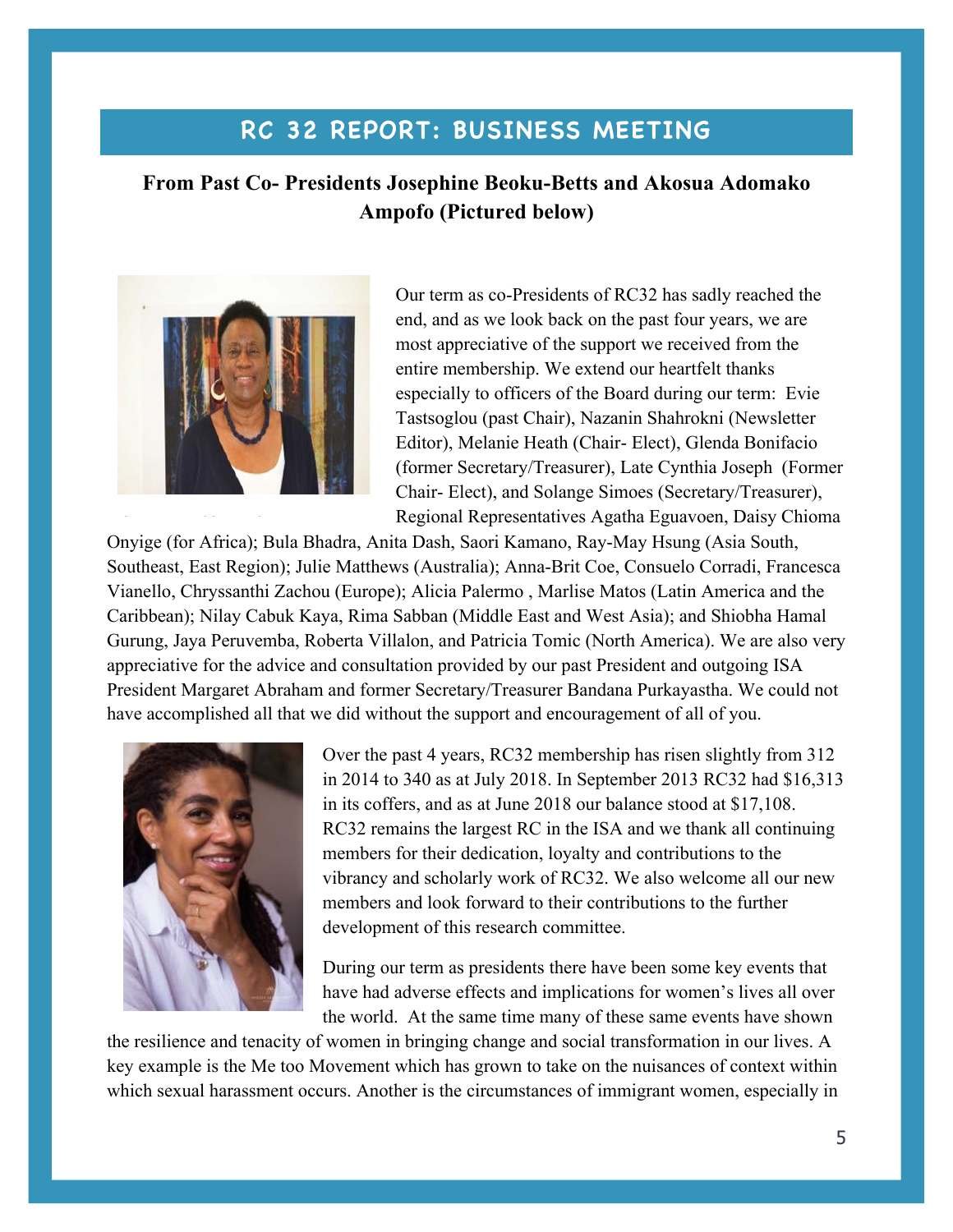Europe and America, as well as the larger discussion of migration. While the "West" discusses and contemplates immigration, women sociologists have shown the ways in which states like Turkey, Pakistan, Lebanon, Iran, Uganda, Ethiopia, DR Congo and Kenya, which are among the top 10 refugee-receiving countries in the world, have tackled immigration but also still need to address troubling concerns such as the violence experienced by refugee women. These and other related discourses pertaining to women, gender, and sexuality have always been addressed by our membership during our Forums, Congresses, and regional professional meetings. For the most part, many of our membership are Scholar-Activists engaged in these discourses not simply from an academic standpoint but using our skills and resources to provide evidence-based research findings that will inform policies and programs promoting gender equality, social justice, and inclusive social transformation in our respective communities and globally.

#### **RC32 ISA Congress Toronto Sessions**

After more than a year of planning with the Board, regional representatives, and session organizers, we the Co-Chairs are pleased to announce that RC 32 has produced an exciting, diverse, and robust program of 40 sessions for the 2018 ISA Congress. This constitutes 21 Independent Regular Sessions, 17 Joint Sessions in collaboration with other RCs and Tags (TG03, RC02, 05, 06, 14, 15, 20, 25, 29, 31, 33,34, 48, 51, 56), 5 Invited Sessions on the following topics as "Women's Transparency: Invisible Mechanisms of Gendered and Racialized Injustices in Israel"; "Rethinking Feminist Knowledge: Voices from the Global South"; "Growing Up Female in Post-Colonial and Multi-Ethnic Societies"; "Intersectionality, Gender Politics and Violence: Shifting Contexts, Contemporary Challenges"; "Social Reproduction in Transnational Migration;" two Roundtable Sessions comprised of 19 presentations, and 1 Author Meets Critic Session representing 5 Book Publications.

Many of the papers reflect the main theme of this Congress on "Power, Violence and Justice: Reflections, Responses and Responsibilities". Other interesting sessions cover issues including sexuality and bodily integrity, sex trafficking, religion, reproductive rights, women in the professions, citizenship and migration, care and care work, intersectionality, and refugees.

In loving memory of our late President-Elect Cynthia Joseph who would have assumed the chair of RC32 at this meeting, there are two sessions, one an invited session organized by ISA President Margaret Abraham and RC32 Past Chair Evie Tastsoglou entitled "Growing Up Female in Post-Colonial and Multi-Ethnic Societies" (featured in the next pages) and an open session organized by Akosua and I as RC32 co-Chairs entitled " Identity, Citizenship, and Migration in the Era of Globalization: Bridging Our Work in Solidarity with the Legacies of Cynthia Joseph."

Cynthia Joseph was, until her untimely death on 15th June, 2016, Senior Lecturer in the Faculty of Education at Monash University, Australia. Cynthia's work was focused on Post-Colonial Theories, Comparative Education and Asian Studies. She framed her research around cultural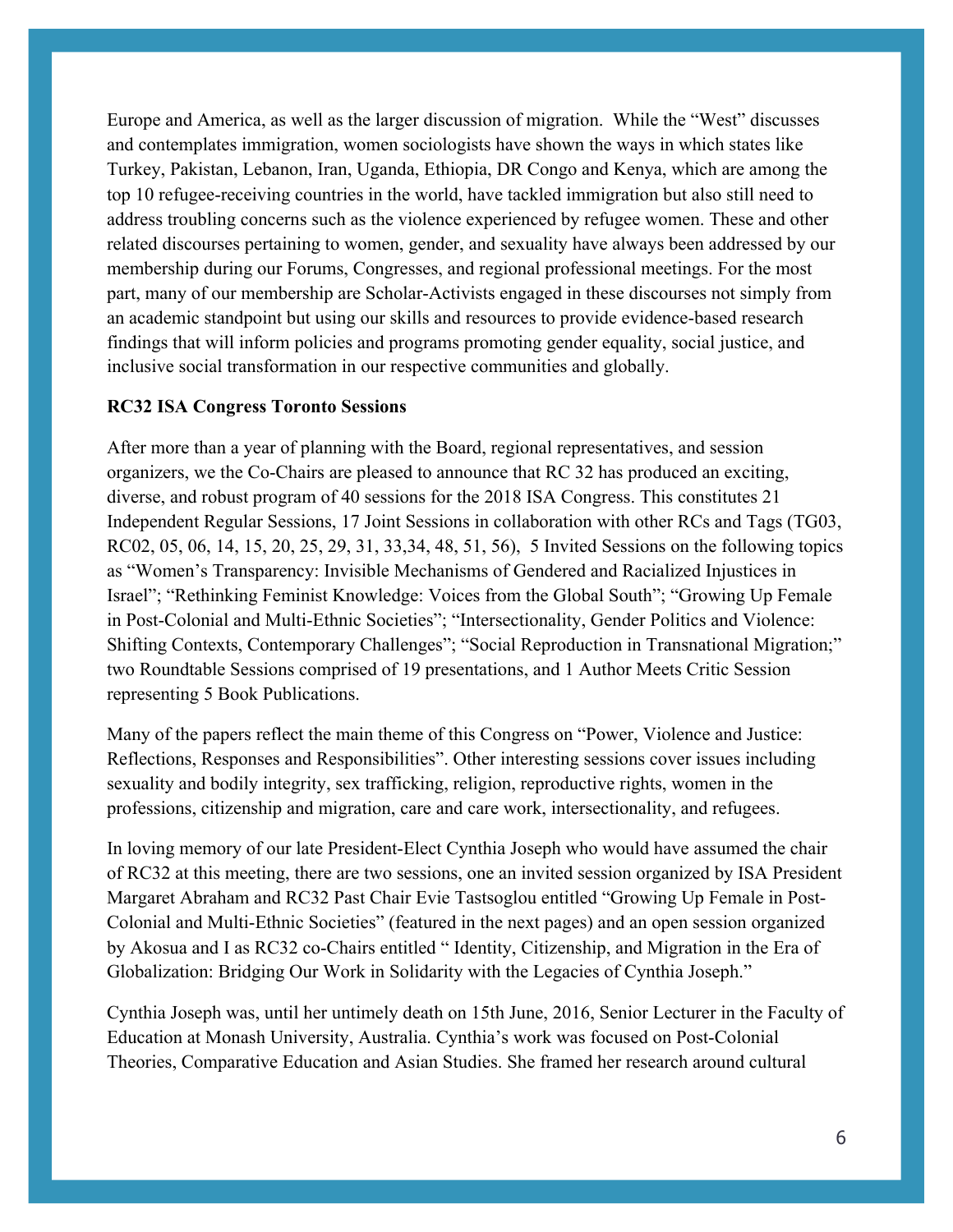differences and inequality issues in education and work contexts with an emphasis on migration, citizenship and diversity.

We are very excited to report that among initiatives we have introduced over the past four years are two workshop sessions that have been added to the RC32 Conference program. The first is "Publishing Gender Research with a Global Focus" and the second is "Cross-Generational and International Networking for Junior/Early Career RC32 Scholars." These workshops were specifically designed for early career scholars.

## **RC32 Meetings and Related Scholarly Activities**

As co-Chairs, the first conference for which we organised sessions was the 3rd ISA Forum of Sociology, held in Vienna, Austria, July 10-14, 2016. RC32 held 11 Joint Sessions, 2 Roundtable Sessions with 5 panels within each roundtable session. There was also an Author Meets Critic session organized by Evie Tastsoglou with 2 book publications 12 Independent Regular Paper Sessions.

During our term of office, RC32 collaborated with other organizations to plan joint sessions at conferences such as the International Committee of the Sociologists for Women in Society (SWS) during the SWS Winter meeting in Memphis, Tennessee in February, 2016; Albuquerque, New Mexico in February, 2017; and Atlanta, Georgia in February, 2018. One collaboration of note with the SWS was a workshop organised by Josephine Beoku-Betts, Bandana Purkayastha, Manisha Desai, and Solange Simoes during the 2018 Atlanta meeting. Titled "Teaching about Feminist Pedagogical Responses to Right Wing Political and Religious Movements in local and global perspectives".

RC32 members such as Akosua Adomako Ampofo, Akosua Darkwah, Agatha Eguavoen, Anurekha Chari Wagh, Josephine Beoku-Betts, Judith Gordon, Bandana Purkayastha, Manisha Desai, Mary Osirim, Melanie Heath, Solange Simoes, have at different times participated in intentionally designed joint panel sessions. RC32 members from the Africa region including Akosua Darkwah, Akosua Adomako Ampofo, Agatha Eguavoen, and Josephine Beoku-Betts participated in panel sessions organized by the Center for Gender Studies and Advocacy (CEGENSA) at the University of Ghana during its 10th Anniversary Conference held in October, 2016 at which Josephine was the keynote speaker. Finally,. RC 32 collaborated with the ISA and Criminologists without Borders in a joint session at the UN Commission on the Status of Women NGO Forum held in New York in March, 2016. The theme of the panel was "Women's Empowerment, Sustainable Development, and Strategies to Eliminate Violence against Women and Girls: Sociological Contributions." RC32 members participating in this panel were Margaret Abraham (ISA President), Jan Fritz, Bandana Purkayastha, and Josephine Beoku-Betts.

In addition to collaborative initiatives with sister organizations, RC32 Co-President, Akosua Adomako Ampofo and Glenda Bonifacio (former Secretary/Treasurer) were invited as plenary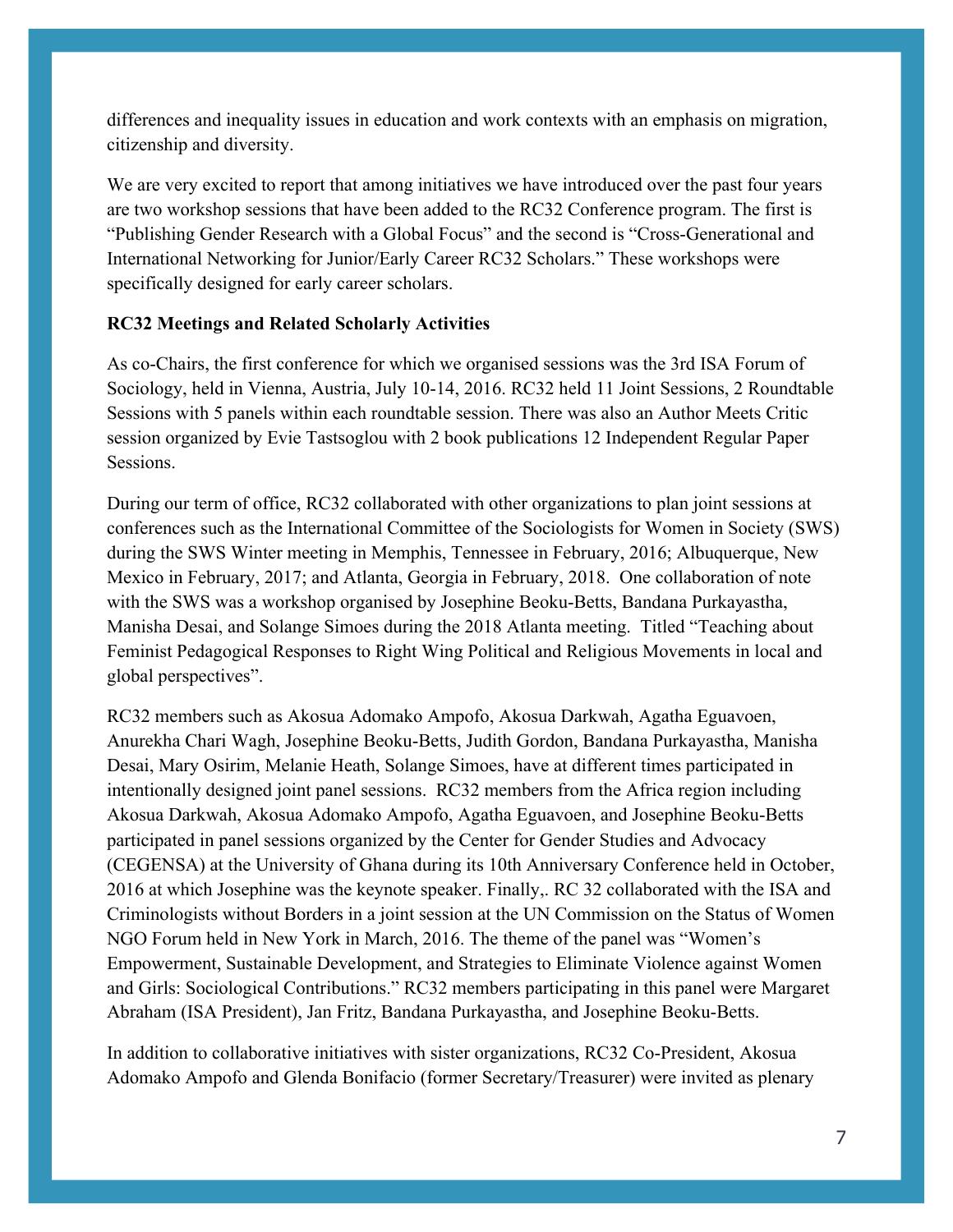speakers for the European Sociological Association Conference held in Prague, August 25-28 in 2015. They both presented papers in the Semi-Plenary Session on "Public Policies and Solidarity in Women's Lives: Comparing Regions of the World to Feed Sociological Imagination". Other RC32 members participating in the conference were Maria Carmela Agodi and Isabella Crespi.

During the Vienna forum Rhoda Reddock was invited to represent RC32 in the Common Sessions where her presentation was entitled "Sociology, Feminisms, and the Global South: Back to the Future". Akosua Adomako Ampofo was invited to be a speaker at the closing Plenary of the ISA Forum in Vienna in 2016. Her topic, "The Africa we want and an African-centered Approach to Knowledge Production", led to an invitation by Canadian Visual sociologists to be the closing keynote speaker at the 35th International Visual Sociology Conference, Concordia University, Montreal, in June 2017.

#### **Sponsorship for our Reception**

An important initiative we have introduced is for RC32 to host a reception that provides space to relax and converse, while enjoying some good food. This requires money. On behalf of RC32, we are most appreciative of the financial sponsorship we have received from sister organizations to support the RC32 reception following our Business Meetings held in Vienna, Austria in 2016 and Toronto, Canada in 2018. In Vienna, support was received from the Austrian Research Committee on Feminist Theory and Gender Studies, the German Research Committee on Women's and Gender Studies, the Swiss Research Committee on Gender Studies, and Sociologists for Women in Society (SWS) in the United States. Sponsorship for the reception in Toronto has been provided by Sage Publications. We are grateful to these organizations for their generosity and for the active participation of Brigitte Aulenbacher (Austrian Research Committee on Feminist Theory and Gender Studies), Maria Carmela Agodi and Isabella Crespi (European Sociological Association) and Melanie Heath (McMaster University, Canada and RC32 President-Elect) for so deftly facilitating reception arrangements and contributing to what we hope will be a continuing tradition of joint support from co-hosting nations.

#### **RC32 Statutes**

The statutes we currently use were adopted in 1995 and first revised in 2010. The nature of documents that guide the organisation and operation of organisations are such that we discover their value and possible gaps, with use. As the context within which we use them changes over time, regulatory documents require change now and then. In Yokohama some issues emerged around representation of the regions, which then led to a discussion about other issues that required some attention. RC32 has prepared a draft document of the revised statutes for review and approval during the Business Meeting at the ISA Congress in Toronto. Board members and RC32 members were appraised of the process and sent the draft document for review and comments prior to the Business Meeting. Unfortunately, we did not receive as much feedback from the membership as we had hoped. One of the recommendations in the draft document is to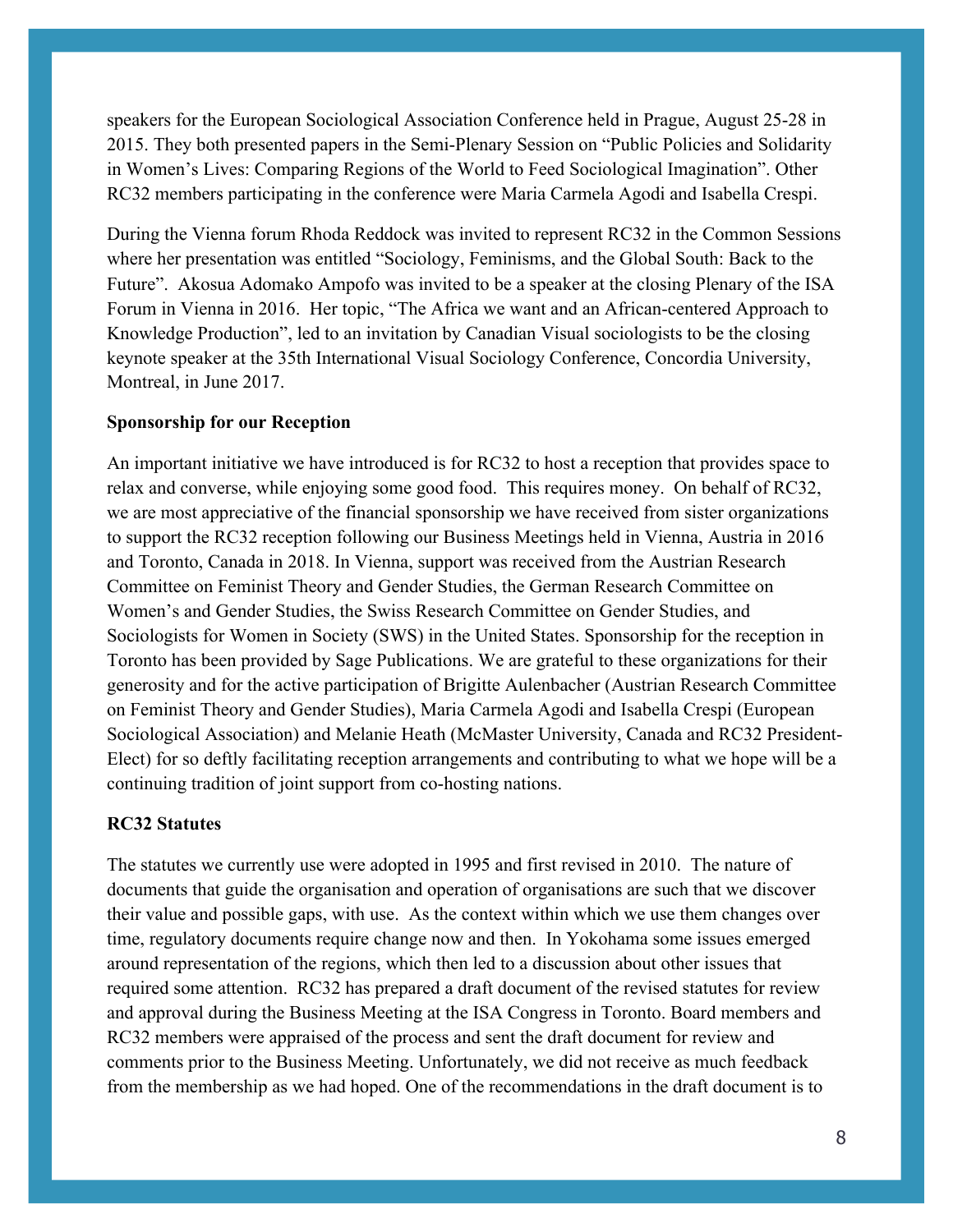change the title of RC32 (Women and Society) to (Women, Gender, and Society) to reflect current trends in the research activities of RC32 members. The Statutes Review process was conducted by the co-presidents with Joanna Hadjicostandi spearheading the process and important inputs from Ann Denis. We wish to thank Joanna and Ann for all their efforts in preparing the revised statutes.

### **Planned Special Issue**

Together with Marcia Segal and Vicky Demos we begun a conversation in 2014 about the possibilities of producing an edited book publication under the Advances in Gender Research (AGR) Series of Emerald Group Publishing Limited (U.K.), that would bring together papers from two of our presidential panels—one from Vienna and the other from Toronto. Tentatively titled "Producing Inclusive Feminist Knowledge: Voices and Insights from the Global South", the completed volume is scheduled to be submitted to the publisher for publication by 15th March, 2020.

In conclusion we believe RC32 continues to thrive as an organisation and we appreciate all the support you have shown us. Our disappointments, such as they are are twofold: 1) that we have not been able to increase the membership from Category C, especially African countries, significantly Nigeria. This is partly due to the costs of being an active member—mainly the cost of conference attendance (hotel and travel costs in the Northern hemisphere's summer months) and the difficulties of acquiring visas. A second disappointment has been the slow rate of response to RC32 issues when we have called for these—for example on the statutes and even voting in elections.

It is our hope that you will continue to show support to our new president, Melanie Heath, especially as she will be doing this work as a solo president.

May all our work prosper in the service of women and our gender work. Long live RC32!

# **WINNER OF THE 2017 ESSAY COMPETITION FOR NEW SCHOLARS FROM ECONOMIC SOUTH**

### **Winner: Aiko Ikemura Amaral**

### **Committee members: Melanie Heath, Manisha Desai, and Nazanin Shahrokni**

The committee for the 2017 Essay Competition for new Scholars from the Economic South on "Migration, Citizenship, Identity and Diversity in the Era of Globalization: Gender and Feminist Perspectives" is pleased to announce the winner, Aiko Ikemura Amaral for her paper titled, "'You cannot cross the border in a pollera': Identity amongst female Bolivian market vendors in Brazil." The paper examines how stigma attached to Bolivian migrants produces an absence of cholitas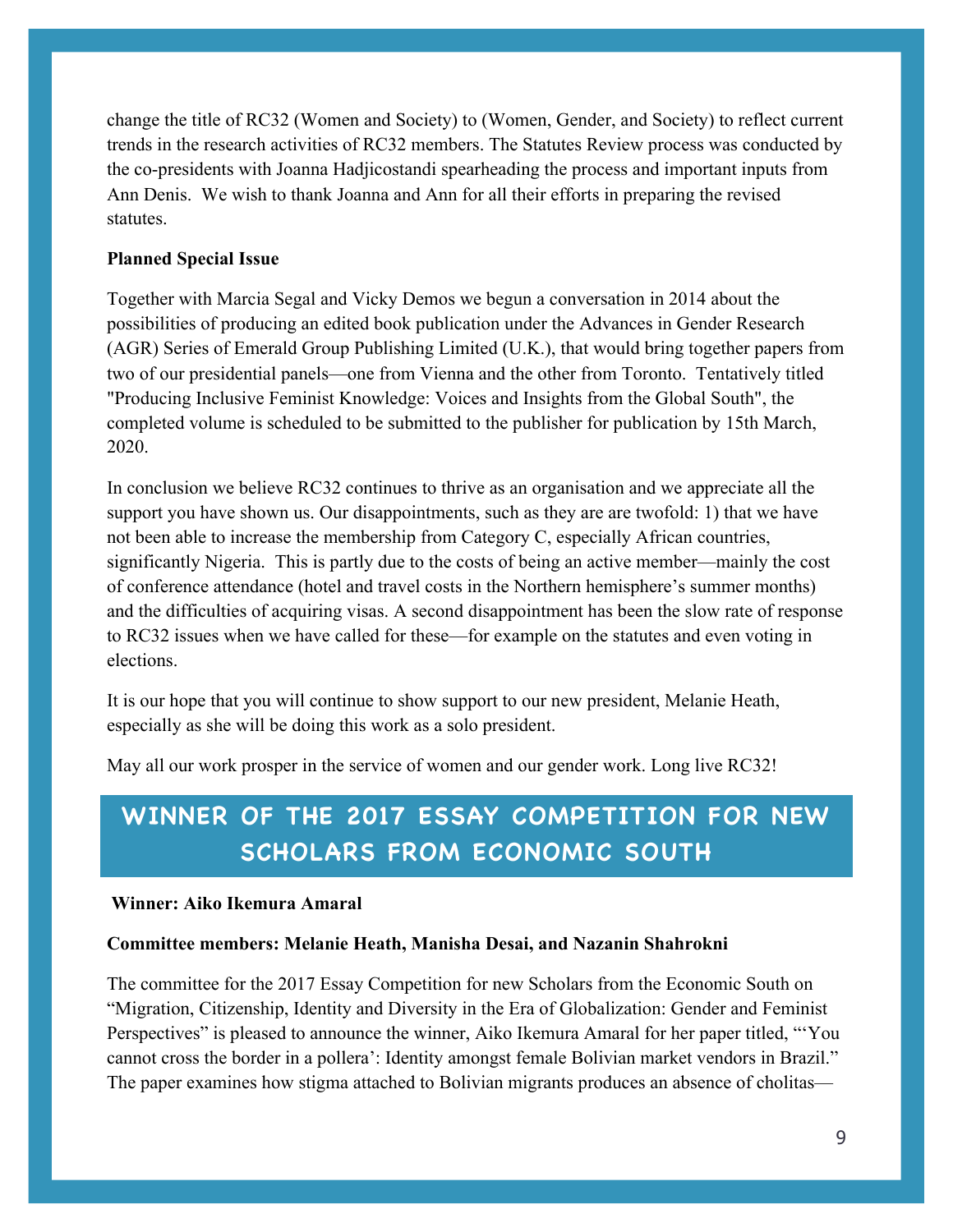the women vendors of Bolivia who are known for their braided hair and pleated skirts (polleras) in the markets of Brazil. The committee was impressed by the paper's attention to the intersectionality of race and gender, and its contribution to the research on migration and gender by differentiating between domestic and international migrations and their implications for women.

At the ISA World Congress of Sociology in Toronto, Aiko was awarded with a plaque and \$500. The International Committee for the Sociologists for Women in Society (SWS) sponsored the \$500 award. The International Committee promotes global social justice for women and girls through United Nations advocacy, partnerships with global feminist scholars and activists, participation in international conferences, and the promotion of women's human rights.



*From Left to Right: Aika with RC32 Board members: RC32 President Melanie Heath, RC32 Past Co-President Akosua Adomako Ampofo, and RC32 32 Past-President Evie Tastsoglou*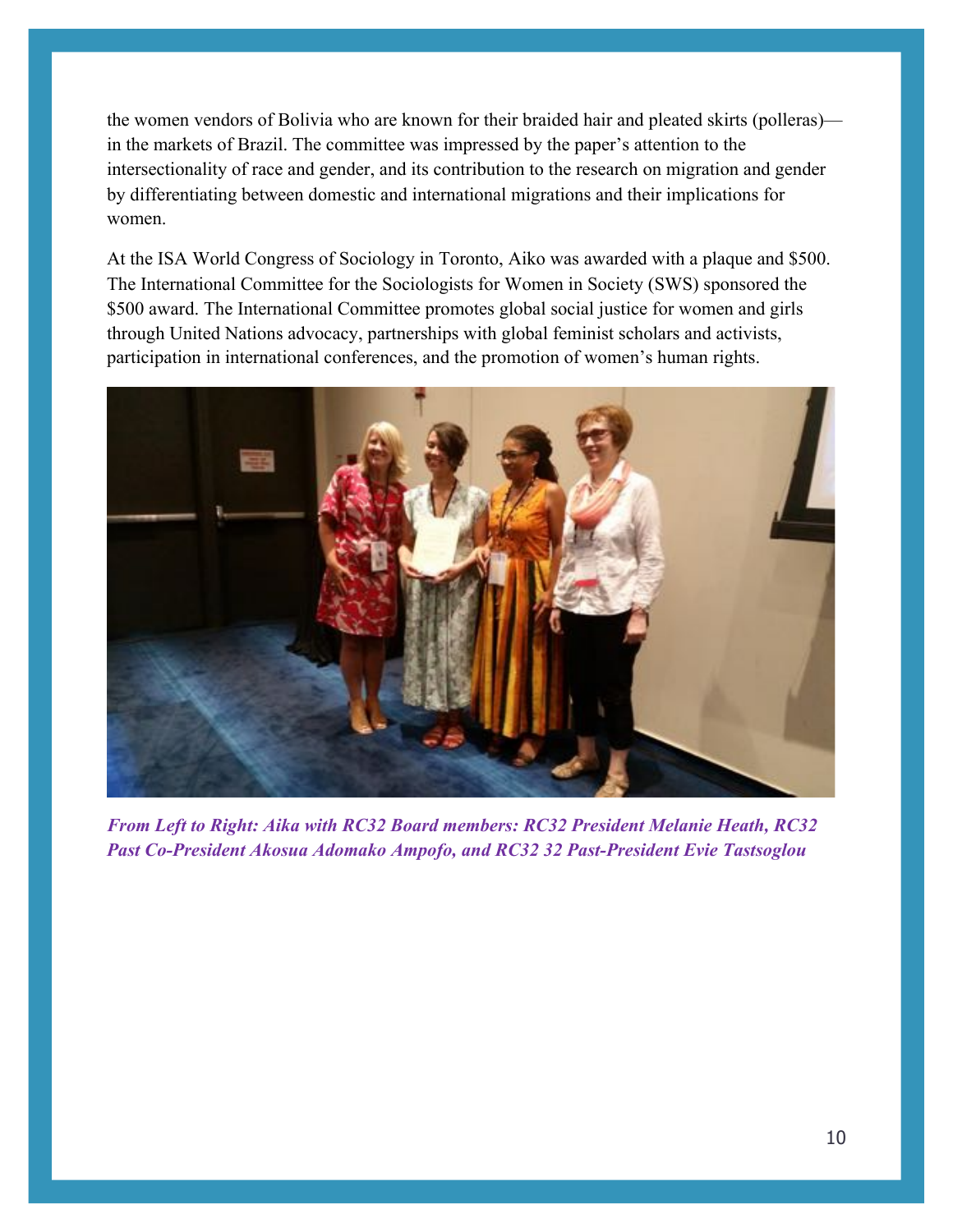# **A PANEL IN MEMORIAM: CYNTHIA JOSEPH**

RC 32 Invited Panel "Growing Up Female in Post-Colonial and Multi-Ethnic Societies" Organizers: Evie Tastsoglou and Margaret Abraham Chair: Evie Tastsoglou



*RC 32 Invited Panel: Growing Up Female in Post-Colonial and Multi-Ethnic Societies*

Inspired by Dr. Cynthia Joseph's book on Growing up Female in Multi-Ethnic Malaysia, this panel examined the experience of growing up female in selected post-colonial and multi-ethnic societies. How does state regulation of migration, citizenship and diversity, in conjunction with cultural norms, and communal practices in the era of globalization, provide particular meanings to, and help shape, the experience of young women of diverse ethnic backgrounds in the areas of education, work, sexuality and gender relations? What does it mean to be female and how does this translate into being a woman in the context of intersecting gender, ethnic/race, and class relations in post-colonial and multi-ethnic societies? What are the repercussions of state regulation in migration/ citizenship / diversity for growing up female in current migratory and refugee contexts?

The session started with a brief tribute and slide show of Cynthia Joseph over the years, put together by Evie Tastsoglou. Glenda Bonifacio presented auto-ethnographic work examining gender and in particular the construction of Filipina womanhood, under the turbulent years of post-colonial militarized Philippines, ideological class conflict, religiosity and the seeds of activism that shaped notions of social justice and feminism in the academe and beyond. Building upon the late Cynthia Joseph's research on the "New Economic Policy" (NEP) impact on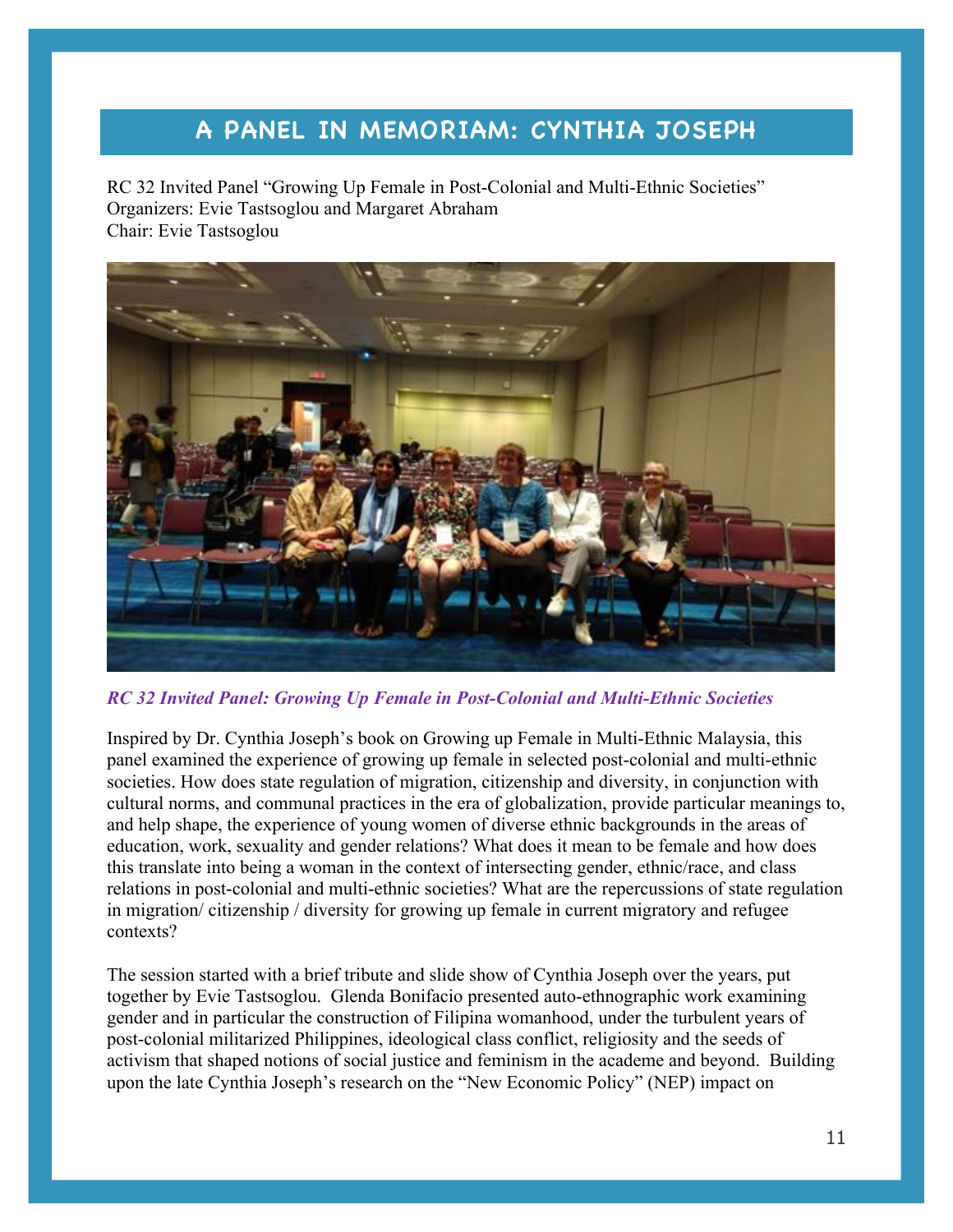inequalities through the everyday experiences of young female students of different ethnicities, Maznah Mohamad revisited the notion of gender and ethnicity as they intersect at the crossroads of nation-making, democratic transition and political reformation in current day Malaysia. Raewyn Connell tackled the question of the formation of gender in post-colonial societies through a theoretical overview of feminist theorists from the South who emphasize the relational dynamics of gender in post-colonial spaces and how women confront new forms of masculinized power. The latter make "growing up female" a project fraught with contradictions at both personal and collective levels. Connell argued that the patterns of agency and solidarity emerging from these processes should be at the heart of sociological research on gender. Linda Muzzin presented her research of Canadian colleges with surrounding populations predominantly Aboriginal, examining questions of gender and inter-ethnic relations from the perspective of faculty. There is a contradiction between the work and lives of those who teach literacy, early childhood education, nursing and self-determination from Aboriginal perspectives as compared to those who teach technology, trades, and business, oriented towards exploitation of local resources. Muzzin's presentation, following a feminist, postcolonial tradition, emphasized the contradictions evident from the multiple perspectives present as compared to racist multiculturalist approach of colleges in southern parts of Canada.

## **SOME OTHER PANELS**

## **RC32 Invited Panel: "Publishing Gender Research with a Global Focus" Session Organizers: Josephine Beoku-Betts and Akosua Adomako Ampofo**

This special session was organized by past co-presidents Josephine Beoku-Betts and Akosua



Adomako Ampofo, and was chaired by Jo Reger, the editor of *Gender & Society*. The panelists included the former managing editor of the *Canadian Review of Sociology,* Tracey Adams, University of Western Ontario, the former editor of *Current Sociology*, Eloisa Marin, University Federal Rio de Janeiro, Brazil, and the current editor of *Gender & Society,* Jo Reger, Oakland University. The panel was geared towards international and junior scholars to provide advice and dialogue on publishing It offered a lively discussion of the key strategies on publishing on gender issues and how to develop international publications for specific contexts.

*Panelists Jo Reger, Tracey Adams, and Eloisa Marin* 

#### **Panel: What can Indigenous and Feminist Analyses Contribute to Sociological Analyses? Session Organizers: Ann Denis and Linda Christiansen-Ruffman**

In this joint session of RC32 and RC05, 10 speakers addressed issues of Indigenous and feminist analyses (and their possible contributions to sociological analyses), considering Indigeneity in many parts of the world. The speakers' self-identification as Indigenous varied 'from not at all' to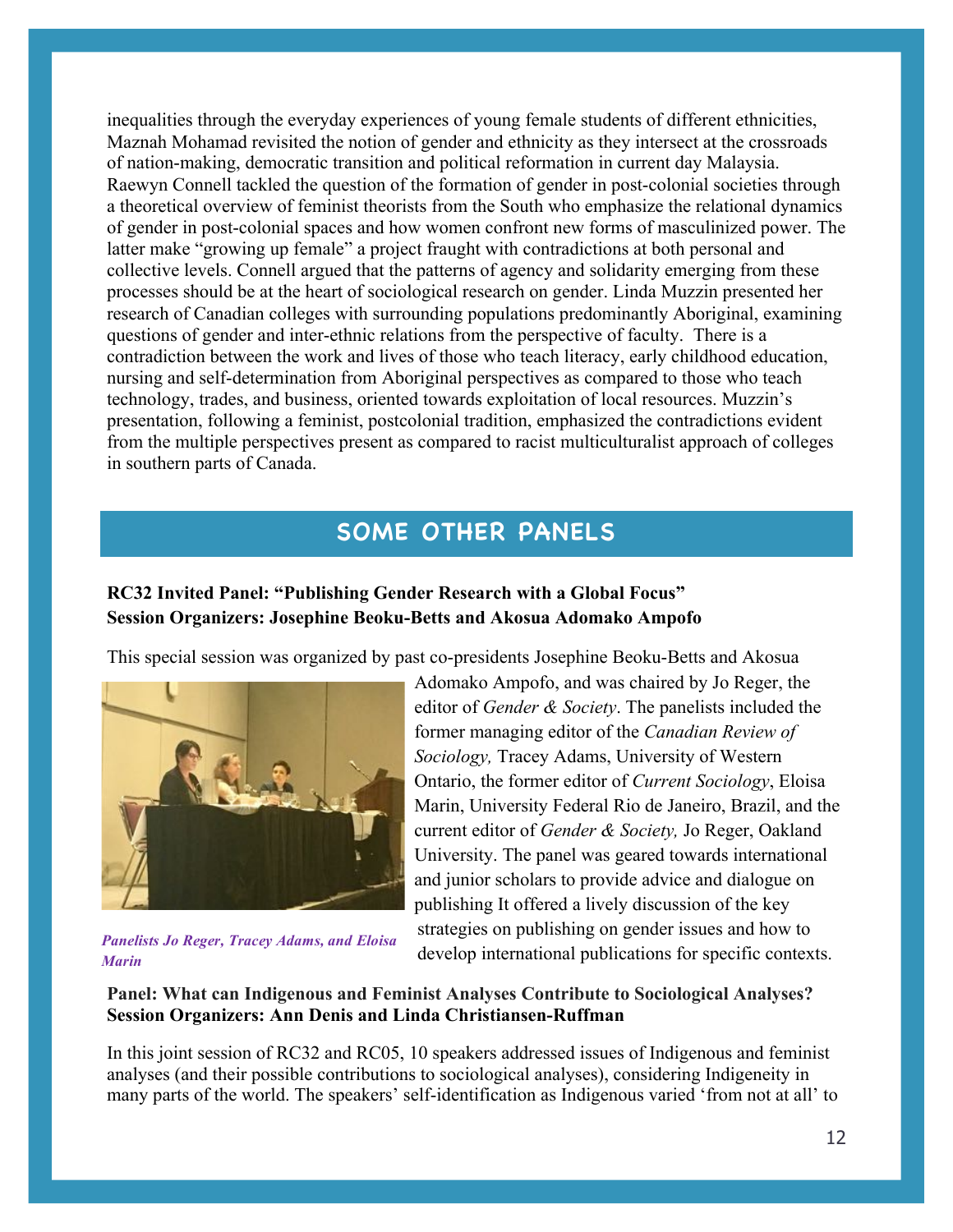'definitely', while most said they were (at least partly) feminists and sociologists. The rich presentations explored auto-biographical analyses, complementary Indigenous and feminist contributions to theoretical analyses and to activism, the inclusion of Indigeneity in data analyses and cultivating intercultural competence in undergraduates.

## **Session: Cross Generational and International Networking Workshop for Junior/Early Career RC32 Scholars**

#### **Session Organizers: Ann Denis, Shweta Majumdar Adur and Ann Brooks**

During this research mentoring workshop, small groups of early career RC32 scholars exchanged informally with different invited senior RC32 scholars in a series of four 20-minute meetings. The senior scholars, from different societies around the world, have all been active in RC32 (and sometimes elsewhere in ISA) for at least 10 years. Early career scholars met with peers and senior scholars from outside their own country, but usually with common or complementary research interests. Discussions were lively on diverse research-related themes.

#### **Session: Comparative and Historical Sociology of Women's Careers. Part I Session Organizers: Akiko Nagai and Fumiya Onaka**

Chaired by Miki Nakai, there were seven presentations by Keiko Sakakibara; Analia Torres; Linda Christiansen-Ruffman; Toyin Adefolaju; Camilla Gaiaschi; Alla Konnikob; Lejla Music. The most important point was that gender inequality is proved by various historical, qualitative, and historical data, in Europe, USA, Canada, and Japan. There were comments that conditions are quite similar between continents and that there should be more comparative, historical, and methodological discussions to tackle tis inequality. There were about 40 attendants to this session.

#### **Session: Comparative and Historical Sociology of Women's Careers. Part II Session Organizers: Akiko Nagai and Fumiya Onaka**

Chaired by Keiko Sakakibara, there were seven presentations by Chisato Atobe; Nina-Sophie Fritsch; Hawazin Younis; Hilke Brockmann; Elisa Garcia; María del Mar Maira VIDAL; Kezia Moros-Achong. The most interesting point was that gender segregation and discrimination can be detected in various job-areas in Europe, USA, and Japan. There were discussions on similarities in career differentiation. There were about 30 attendants to this session.

#### **Session: Comparative and Historical Sociology of Women's Careers. Part III Session Organizers: Akiko Nagai and Fumiya Onaka**

Chaired by Akiko Nagai, there was one presentation by Pilar Rodriguez Martinez. The interesting point of the paper was a comparison of intimate partner violence between Southern Europe and Northern Europe on the basis of large-scale quantitative research. There were discussions on the reliability and validity of the data. There were about 20 attendants to this session.

#### **Session: Reproductive Rights under Commercialized and Politicized Medical Discourses Session Organizers: Sigeto Tanaka**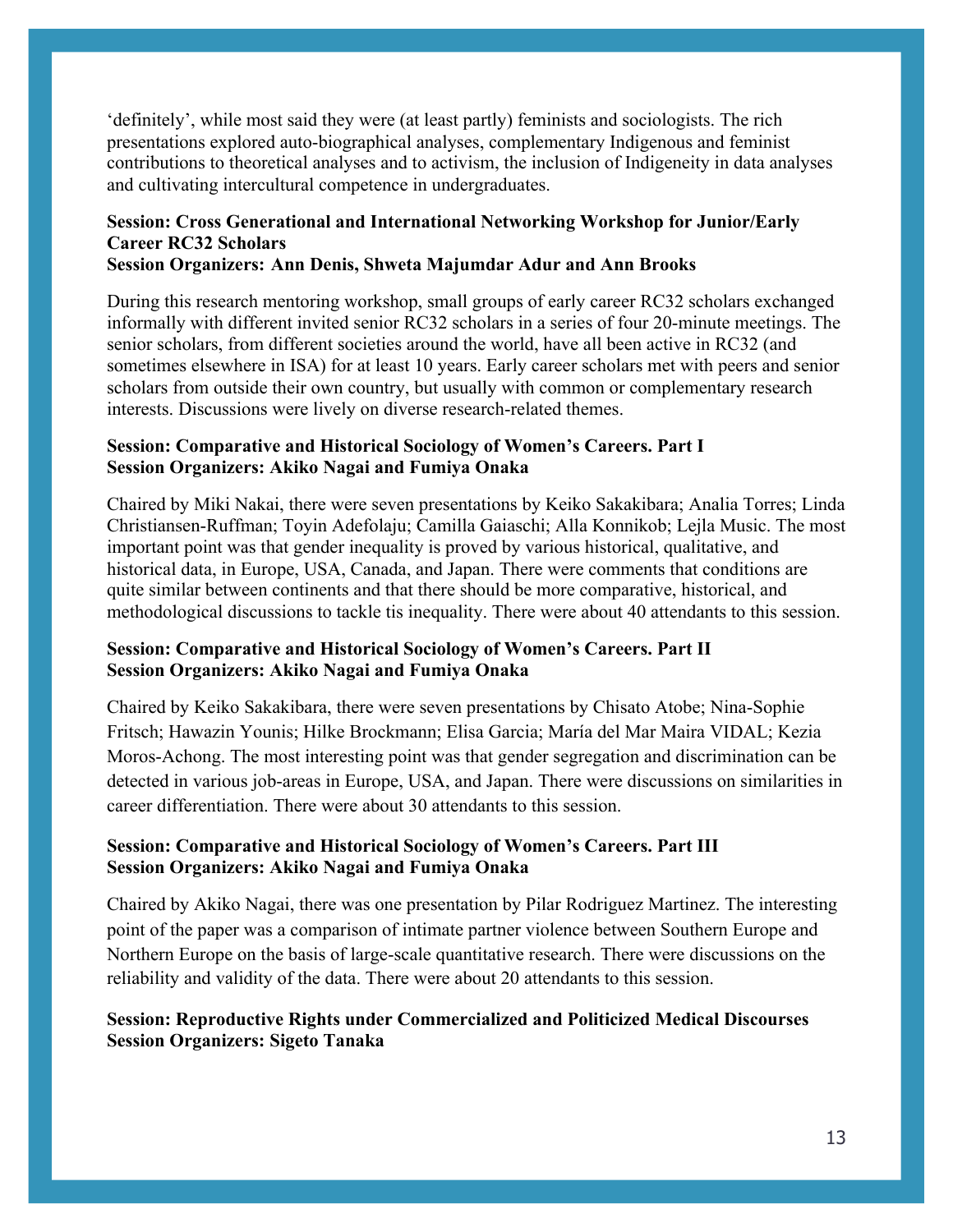There were three papers on social problems around reproduction in Russia (by E. Bogomiagkova, L. Gerashchenko, and M. Lomonosova), China (by R. Lai), and the Czech Republic (by I. Smidova). While each paper caught different aspects of medical/health issues of reproduction in post-socialist contexts, we shared findings about disadvantage of the public medical sector, commercialism and globalization of the medical market, inequality among social groups, and gender relationships in distribution of risk and autonomy.

## **NEWS FROM THE REGIONS**

### **Tayo Ola George, Regional Representative for Africa**



RC32 Africa Regional Representative Tayo George, Covenant University, was the Chairperson of the Conference Organizing Committee for the 1<sup>st</sup> International Women's Multidisciplinary Conference at Covenant University. The following RC32 members were invited: Prof. Akosua Ampofo from Ghana, Prof. Agatha Eguavoen and Dr. Daisy Onyige from Nigeria.

## **Vianello Francesca Alice, Regional representative for Europe**

During the term 2014-2018 my accomplishments where the organization of two sessions, one at the Third ISA Forum in Vienna and one at XIX ISA World Congress of Sociology in Toronto, that have seen a significant participation of European scholars both among session organizers and session participants, giving to our RC32 visibility in the European region. Moreover, in these years I have publicized the activities of our RC32 in Italy and in Eastern Europe through my networks. For the next years I would like to improve the cooperation among European Regional Representatives and improve the participation to the RC32 of Eastern European academics.

### **Alicia Itatí Palermo, Regional representative for Latin America**

During the term 2014-2018, I organized two sessions, one at the III ISA Forum in Vienna and the other one at XIX ISA World Congress of Sociology in Toronto, Canada.

A brief summary of the last one is the following: Gender, systemic violence and social inequality. Global Dialogues and intersectional analysis of transnational women's movements. The Session Organizers were Alicia Itati Palermo, National University of Lujan, Argentina, Argentina,Paola Bonizzoni, University of Milan, Italy, Angela M. Toffanin, University of Padova, Italy and Francesca Alice Vianello, University of Padua, Italy.

Today violence against women is a core issue for transnational women's movements. Within sociology conceptual attention has been paid to the intersections among gender, power, unequal global capitalist systems and violence. The dislocation of "representative" social approaches have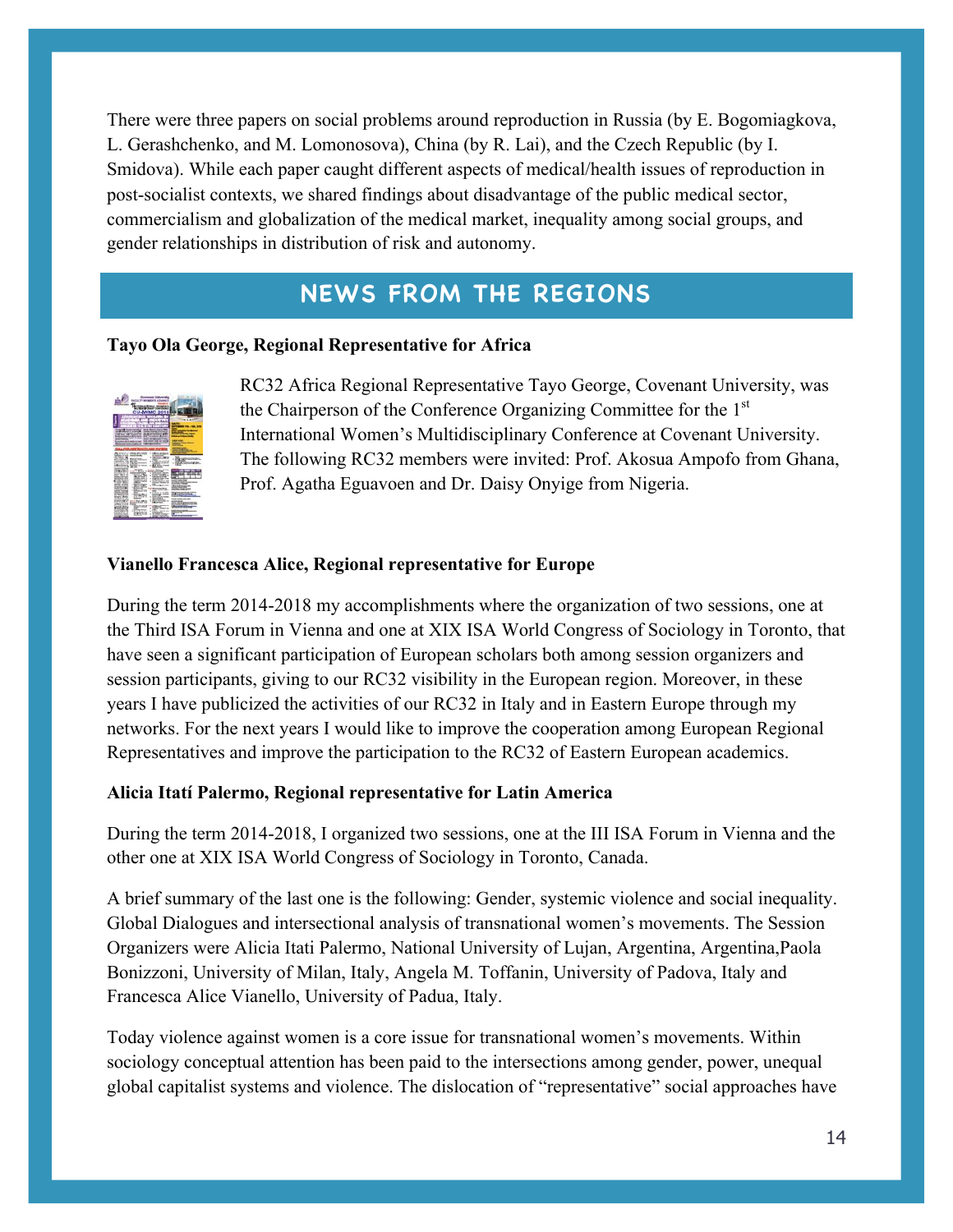deepened the instrumentation of government policies in "regressive" as well as "democratic"

states, and this has been associated with increasing social and gender inequality because of the violation of rights. Women's movements have responded. In Nigeria movements to hold the state accountable for Boko Haram have heightened pressure on the state. In Poland, the women's movement has seen a public renaissance in October 2016, with women striking against a proposal to

8TH LATIN AMERICAN AND CARIBBEAN **CONFERENCE ON SOCIAL SCIENCES** STRUGGLES FOR EQUALITY, SOCIAL JUSTICE,<br>AND DEMOCRACY IN A TURBULENT WORLD FIRST WORLD FORUM ON CRITICAL THINKING 26TH CLACSO'S GENERAL ASSEMBLY

ban abortion. In the US and around the world large demonstrations were held in 2017 against president Trump's perceived misogyny/policies unfriendly to women. On the 8th of March 2017, a global feminist strike proposed by Ni Una Menos was announced in more than 50 countries. Thezlanguages were: English and Spanish.

RC32 Secretary Alicia Itati Palermo, Universidad Nacional de Luján, and RC32 member Roberta Villalón, Saint John's University, represented RC32 at the CLACSO 8<sup>th</sup> Conference, First Global Forum of Critical Thought.

### **Jaya Perumveda Regional Representative for North America (Canada)**

The international Sociological Association 19<sup>th</sup> World Congress was held in July 2018 in Toronto.

A number of Canadian sociologists took part in various sessions at the Congress, engaging and participating enthusiastically in varied topics. Melanie Heath, of McMaster University the incoming president of RC 32 co-organized two roundtable sessions, one titled Women and Gender in theory and Praxis, and the other titled Gender Research in Global perspective. Melanie also participated in a session organized in honour of our colleague, late Cynthia Joseph, titled Identity, Citizenship and Migration in the era of Globalization: Bridging our work in Solidarity with the Legacies of Cynthia Joseph, as discussant as well as presenting a paper titled Coming Out of the Shadows: How the French Government Regulates Citizenship for Migrant Women in Polygynous Unions. This session also had papers by two other Canadian sociologists, Gillian Creese from University of British Columbia on Gender, Radicalization and Precarious Belongings: The 'new' African Diaspora in Vancouver across Two Generations, and Brittany Hines, of Saint Mary's University on Toward Developing an Integration Model for Migrant and Refugee Women in Athens.

In a joint session with RC 02: Family Research titled; Legal Recognition of Same-Sex Partnership and Kin Relations Melanie Heath along with Tina Fetner, Jessica Braimoh and Nikki-Marie Brown all from McMaster University presented a paper: Negotiating the Tuxedo Wedding: The Division of Wedding Labor for Men in Same-Sex and Straight Marriages .

Ann Denis Emerita Professor University of Ottawa, co organized the Cross Generational and International Networking Workshop for Junior/Early Career RC32 Scholars. She was also the co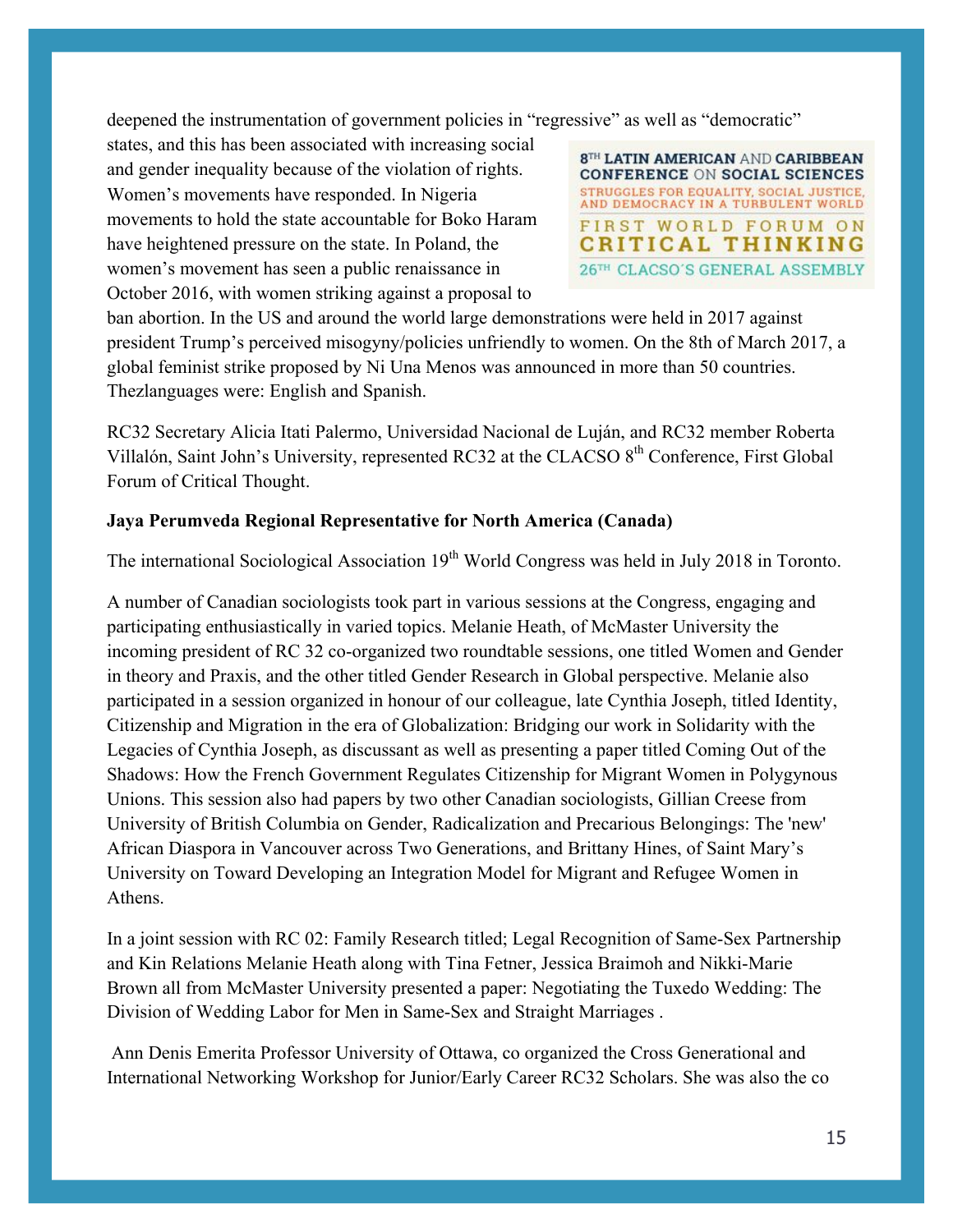chair of the session. She also co organized along with Linda Christiansen-Ruffman of Saint Mary's University, a session on What Can Indigenous and Feminist Analyses Contribute to Sociological Analyses?, a joint session with RC05 Racism, Nationalism, Indigeneity and Ethnicity. A number of Canadian scholars presented papers in this session: Tina Hotton of University of Guelph presented on Justice in the Margins: Police Clearance of Homicide Involving Indigenous and Non-Indigenous Women and Girls in Canada; Tessa Penich, University of Lethbridge, on Unpacking Sexual Assault: The Intersections of Violence in Canadian Law; Abigail Seshie, University of Saskatchewan, on Black Feminist Thought: The Need for an African Feminist Standpoint; Angele Alook, Alberta Union of Provincial Employees on Am I the Beaded Flower in Your Moccasins? Research Experiences of an Indigenous Feminist in the Labour Movement and Academia.; Maritess Cedeno, University of Toronto on Feminist Gift Economy & Indigenous World Views: Understanding Institutionalization and the Social Construction of Motherhood ; Terran Giacomini, University of Toronto/OISE on Commoning Against 'Resource' Extractivism: Indigenous and Feminist Complementarity and Alliances in the Fight Against Extractivism and for a Life-Centred World ; and Angela Miles, OISE, University of Toronto on Feminist and Indigenous Contributions: What Does It Mean to be Human?

In another session on "the Gendered Realities of Crime: The Intersection between Female Offending and Victimization" Tina Hotton of University of Guelph had a distributed paper on An Examination of Provincial/Territorial Variation in the Probability of Being Charged with Intimate Partner Assault By Gender of the Accused. In the same session a number of Canadian scholars presented papers: Julie Poon, University of Guelph on An Examination of Whether and How Court-Mandated Intervention Programs Address the Lived Realities of Women Who Perpetrate Intimate Partner Violence; Hijin Park, Brock University on An Intersectional and Structural Analysis of the Crimes Experienced By and Perpetrated By Racialized Migrant Women in Canada; and Natalie Otto, University of Toronto on Professionals, Rivals and Survivors: Intersections of Gender and Violence in the Narratives of Brazilian Girls Who Committed Violent **Offenses** 

In a joint session along with RC 15 Sociology of Health titled Gender, Equity and Reproductive Rights in a Mobile World two Canadian scholars presented papers: Sally Ogoe, University of Manitoba, on Victimization & Stigmatization of Newcomers: Approaches in Handling Female Genital Mutilation in Canada , and Penny Dowedoff, York University on Sociology of Health and Women. Tracey Adams, University of Western Ontario co organized a workshop session on Publishing Gender Research with a Global Focus.Evangelia Tastsoglou from Saint Mary's University co-organized and chaired a session "Growing up Female in Post-Colonial and Multi-Ethnic Societies". All the panelists were invited. Glenda Bonifacio, University of Lethbridge, presented on Growing up Female in Post-Colonial Philippines: Education, Militarism and Activism, and Linda Muzzin, OISE, University of Toronto presented on Gendered Aboriginal-Immigrant-White Relations in the Canadian North: College Faculty Perspectives .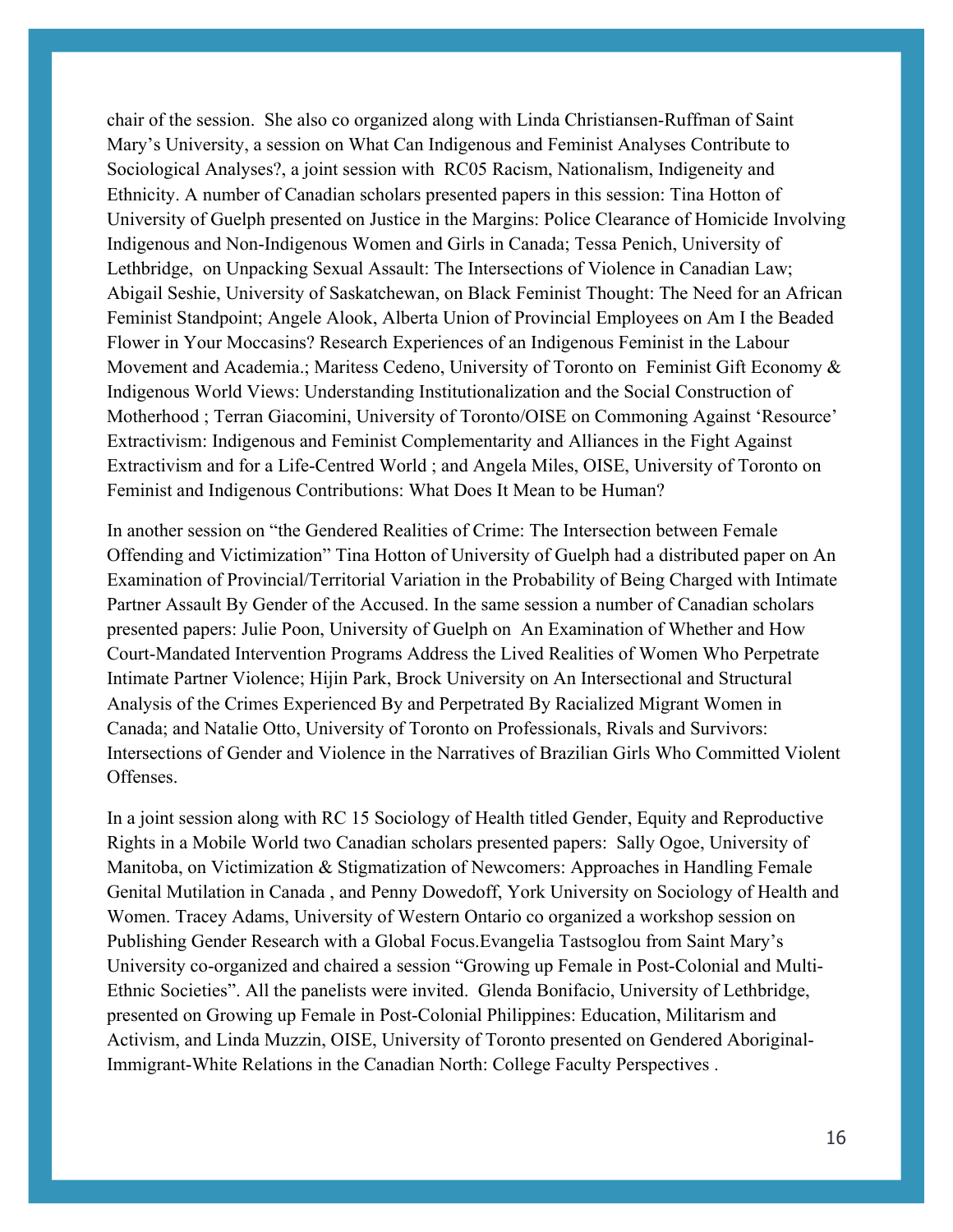In an Author meets critics session Robyn Lee University of Alberta presented on The Ethics and Politics of Breastfeeding: Power, Pleasure, Poetics.

In a joint session with RC 02: Economy and Society, titled: Global Perspectives on Care and Care Work I: Marketization, Migration and Gender Jennifer Chun and Cynthia Cranford both form eth University of Toronto presented on :Negotiating Care and the Boundaries of Unionism: Chinese and Korean Immigrant Home Care Workers in California. In another joint session with RC 02: Economy and Society, titled Theorizing Changes in Gender Regimes and Gendered Institutions, Elaine Coburn, York University presented on Trickle-Down Gender at the International Monetary Fund: The Scope and Limits of Mainstreaming Gender in Financial Governance

In a session co- organized by Guida Man, York University titled: Social Reproduction in Transnational Migration, she also presented on Transmigrant Familial Practices and the Accomplishment of the Work of Social Reproduction ; Nancy Mandell, York University also presented on Eldercare in Transnational Immigrant Families.

In a joint session with RC14 Sociology of Communication, Knowledge and Culture titled: Media Narratives on Minorities and Cultural Studies, Guida Benchimol, University of Guelph presented on Crime in Their Midst: A Thematic Analysis of a Crime Committed in an Orthodox Jewish Community and Its Impact on Community Members; and Sara Naderi, University of Victoria presented on Iranian Women in the Global Mirror: A Study on How the Media Representation of "Real" Can Change the Reality.

In a session on: Gender, Power, Systemic Violence and Social Inequality: Global Dialogues and Intersectional Analysis of Transnational Women's Movements, Ping-Chun Hsiung, University of Toronto, presented on Feminist Praxis in People's Republic of China.

Myrna Dawson, University of Guelph co organized and chaired a session titled: Femicide/Feminicide, Global Diagnosis and Responses. This was a joint session with RC29: Deviance and Social Control and RC51: Sociocybernetics.

In another joint session titled: Comparative and Historical Sociology of Women's Careers. Part I, Linda Christiansen-Ruffman of Saint Mary's University presented on Gendered Career Inequality (1000-Present)Implications for Women and Society in Past and Future ; and Alia Konnijkov,University of Calgary presented on Beyond Gender: The Experiences of Immigrant and Non-Immigrant Female Engineers in the Canadian Labour Market. This was a joint session with RC20: Comparative Sociology, RC33: Logic and Methodology in Sociology and RC56: Historical Sociology.

Peruvemba Jaya University of Ottawa and Jane Ku University of Windsor co organized a session on Gender Immigration and Religion in a Globalized World; Jane Ku also chaired the session. Peruvemba Jaya presented in this session on Our Faith Will Keep Us Alive: Religious/ Spiritual Identities of Diverse Immigrant Women in Ottawa.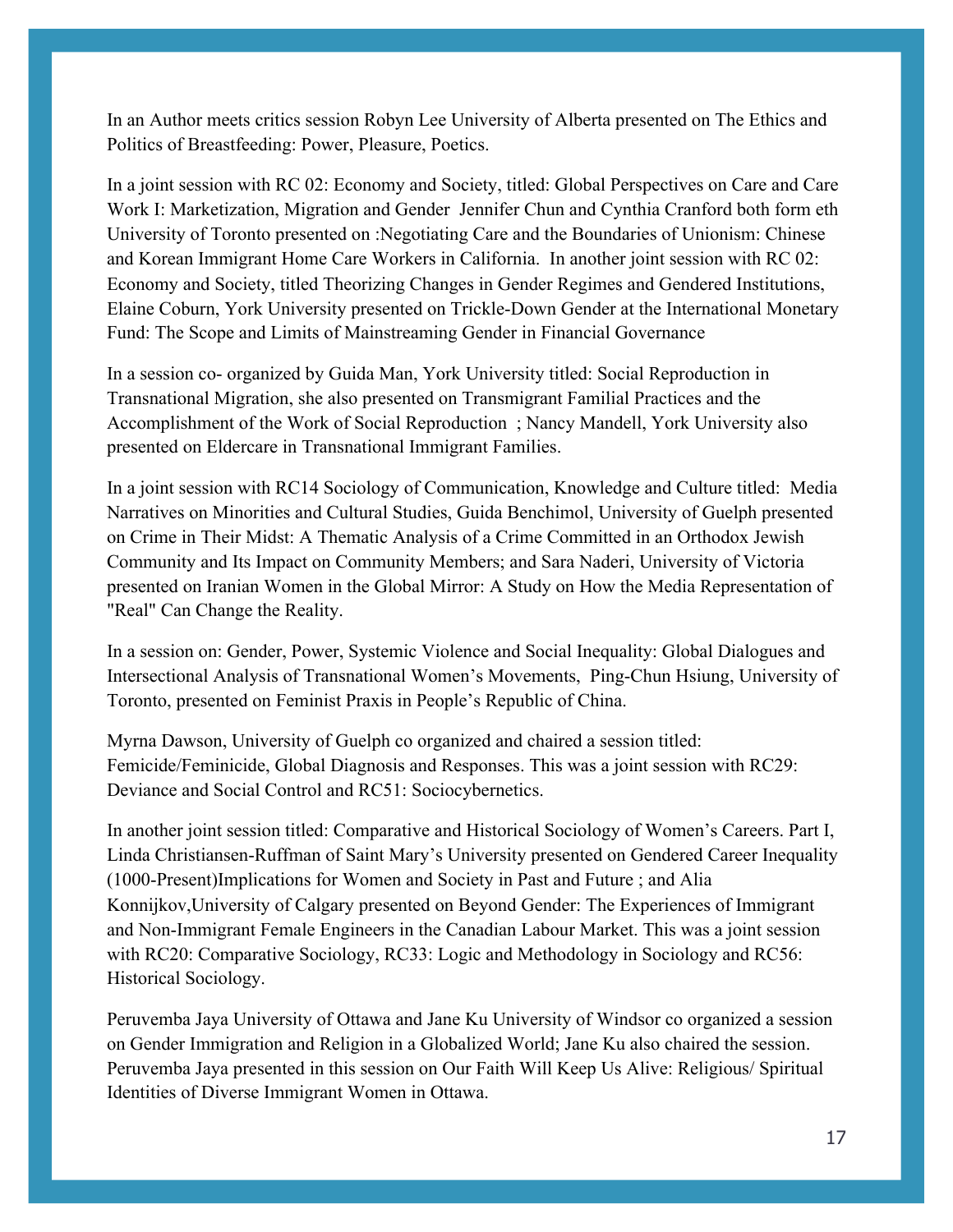Evangelia Tastsoglou former RC 32 President has been elected the President of the Canadian Ethnic Studies Association



## **MEMBER NEWS**

• Vasilikie (Vicky) Demos and Marcia Texler Segal are delighted to announce the 2017 volumes of their ADVANCES IN GENDER RESEARCH (AGR) series *Discourses on Gender and Sexual Inequality: The Legacy of Sandra Bem* (#23) edited by Marla H. Kohlman and Dana B. Krieg and *Gender Panic, Gender Policy* (#24) edited by Vicky and Marcia. Both volumes feature original essays reporting research from the U.S. and abroad employing feminist perspectives and multiple research

as romance novels, career choices and college students' perceptions of binge drinking in the context of Bem's social psychology. *Gender Panic, Gender Policy* questions the gender binary in contexts ranging from elite sport to policies relating to population and the rights of trans students. The tables of contents and abstracts for these and all AGR volumes are available on the Emerald website (www.Emeraldinsight.com) where entire volumes and individual chapters may be purchased. Selected individual chapters are frequently available for complimentary download.

- Eggers, Thurid; Grages, Christopher, PfauEffinger, Birgit; Och, Ralf (2018). Reconceptualisingthe relationship between defamilialisation and familialisation and the implications for gender equality – the case of longterm care policies for older people. Ageing†&†Society† 1–27. http://dx.doi.org/10.1017/S0144686X18001435
- "Care Work in Transition," *Critical Sociology,* Vol. 44, Issue 7-8, 2018.This special issue on "Care Work in Transition" brings together noted scholars and labor activists who approach the topic from a wide range of theoretical perspectives and research foci. The articles engage usually separate areas of scholarship by crosscutting themes, scales and units of analysis to investigate the intersecting avenues of inquiry by researchers of gender, political economy, migration, social inequality, labor movements, and work. Areaspecialists' in-depth case studies detail different facets of gendered care work within and across the Asia-Pacific region and continental Europe, as well as across the global North and South. They examine the complex interplay between local specificities and transnational dynamics as care work becomes a key site of state regulation and social contestation. Alternative feminist comparative analyses in this collected set of papers point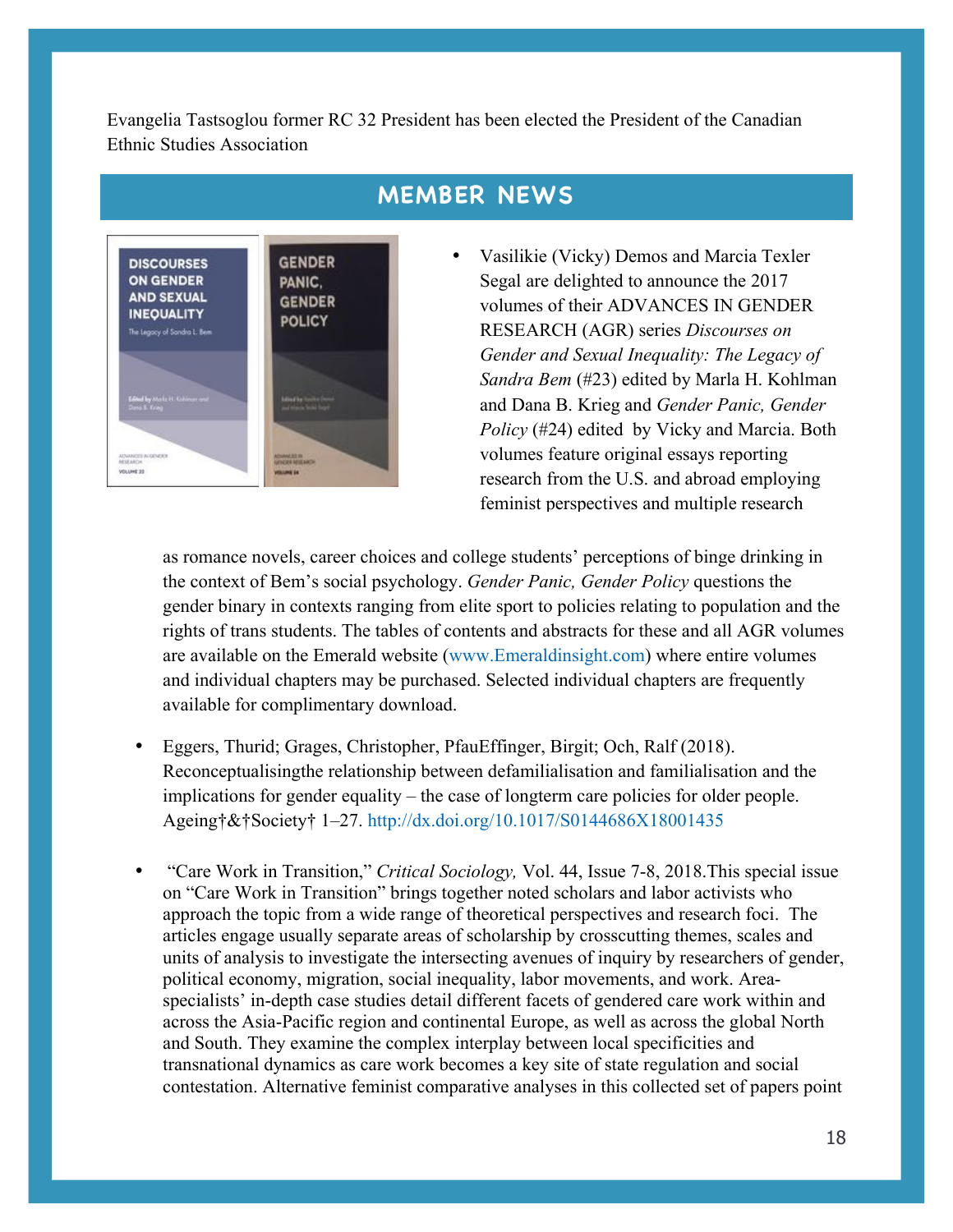to different aspects of policy clusters and institutional arrangements, highlighting the importance of both state policy shaping household strategies and social and cultural norms for the delivery of "proper" care. These articles explore the contemporary gendering of work and employment in a global context, and the issue of intersectionality. Intersectional analysis provides insight into the reallocation of care work among women, and the class differences between families in their household strategies. Several of the contributions explore new forms of care worker's organizing through cooperation with traditional unions, the creation of new types of unions and the development of hybrid worker associations.

#### SYMPOSIUM: CAREWORK IN TRANSITION

Carework in Transition: Transnational Circuits of Gender, Migration and Care, by Heidi Gottfried and Jennifer Jihye Chun

https://doi.org/10.1177/0996920518765931

Becoming Homecare Workers: Chinese Immigrant Women and the Changing Worlds of Work, Care and Unions, by Jennifer Jihye Chun and Cynthia Cranford https://doi.org/10.1177/0896920517748499

Bridging Ethnic Differences for Cultural Intimacy: Production of Migrant Care Workers in Japan, by Pei-Chia Lan

https://doi.org/10.1177/0896920517751591

Care Work and Ethnic Boundary Marking in South Korea, by Yang-Sook Kim https://doi.org/10.1177/0896920518766397

Masculinity, Care and Stay-Behind Fathers: A Post-Socialist Perspective, by Helma Lutz https://doi.org/10.1177/0896920517749707

Duplicitous Freedom: Moral and Material Care Work in Anti-Trafficking Rescue and Rehabilitation, by Elena Shih

https://doi.org/10.1177/0896920517751589

Reproducing Dystopia: The Politics of Transnational Surrogacy in India, 2002- 2015, by Sharmila Rudrappa https://doi.org/10.1177/0896920517740616

- Rethinking Reproductive Labor Through Surrogates' Invisible Bodily Care Work, by Anabel Stoeckle https://doi.org/10.1177/0896920518766651
- Shaping and Reshaping Care and Migration in East and Southeast Asia, by Ito Peng https://doi.org/10.1177/0896920518758878

Whose family matters? Work-care-migration regimes and class inequalities in Singapore, by Youyenn Teo https://doi.org/10.1177/0896920517748498

Struggle for Recognition: The Politics of Migration Care Worker Policy in Taiwan, by Yi-Chun Chien https://doi.org/10.1177/0896920518763916

At the Intersection of Urban- and Care-Policy: On the Invisibility of Eldercare Workers in the Global City, by Kendra Strauss and Feng Xu https://doi.org/10.1177/0896920518761535

Reflections on Globalized Care Chains and Migrant Women Workers, by Mary Romero https://doi.org/10.1177/0896920517748497

The Global Governance of Paid Domestic Work: Comparing the Impact of ILO Convention No. 189 In Ecuador and India, by Sabrina Marchetti https://doi.org/10.1177/0896920517751590